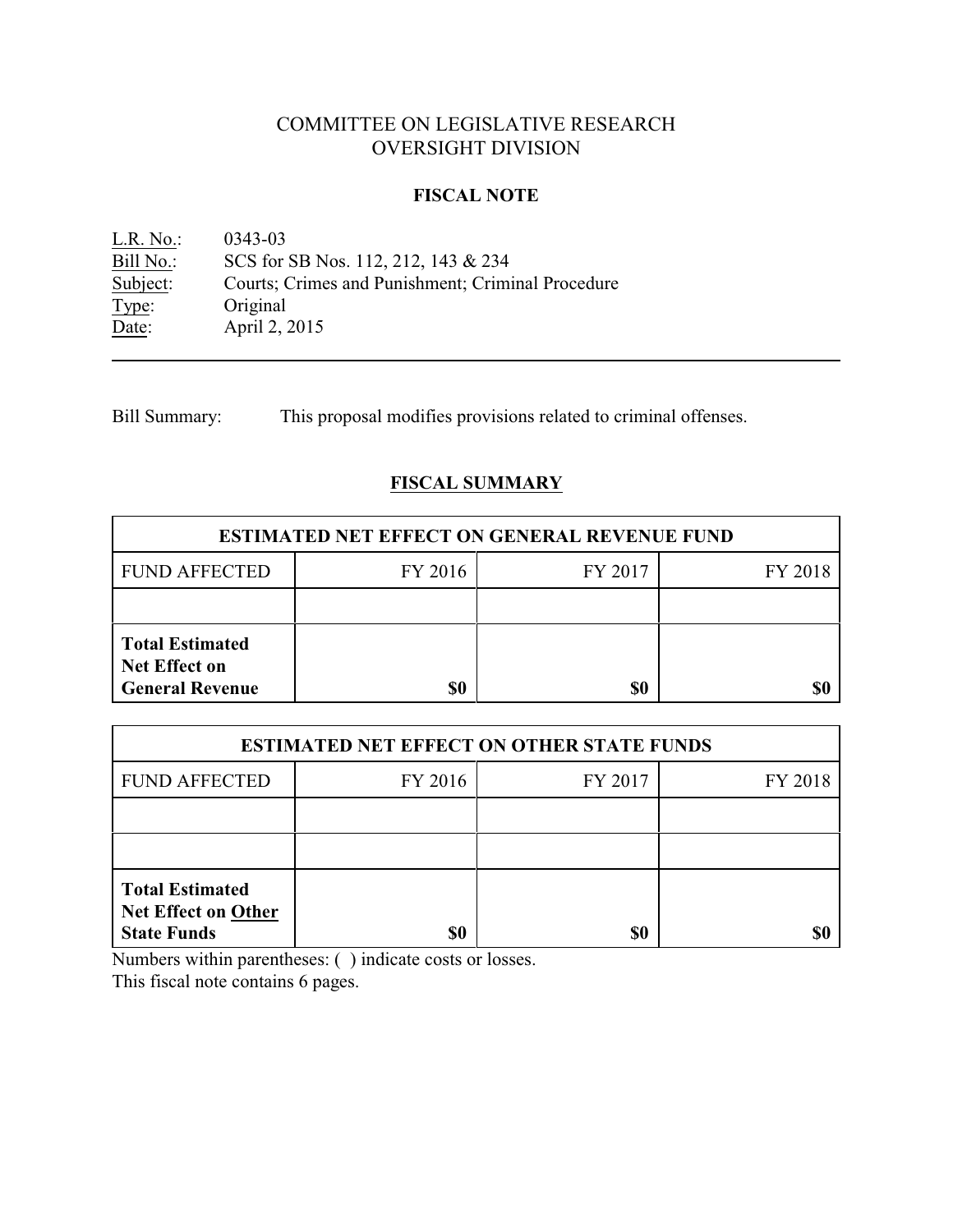L.R. No. 0343-03 Bill No. SCS for SB Nos. 112, 212, 143 & 234 Page 2 of 6 April 2, 2015

| <b>ESTIMATED NET EFFECT ON FEDERAL FUNDS</b> |         |         |         |  |
|----------------------------------------------|---------|---------|---------|--|
| <b>FUND AFFECTED</b>                         | FY 2016 | FY 2017 | FY 2018 |  |
|                                              |         |         |         |  |
|                                              |         |         |         |  |
| <b>Total Estimated</b><br>Net Effect on All  |         |         |         |  |
| <b>Federal Funds</b>                         | \$0     | \$0     | SI)     |  |

| <b>ESTIMATED NET EFFECT ON FULL TIME EQUIVALENT (FTE)</b>    |         |         |         |  |
|--------------------------------------------------------------|---------|---------|---------|--|
| <b>FUND AFFECTED</b>                                         | FY 2016 | FY 2017 | FY 2018 |  |
|                                                              |         |         |         |  |
|                                                              |         |         |         |  |
| <b>Total Estimated</b><br><b>Net Effect on</b><br><b>FTE</b> |         |         |         |  |

 $\Box$  Estimated Net Effect (expenditures or reduced revenues) expected to exceed \$100,000 in any of the three fiscal years after implementation of the act.

| <b>ESTIMATED NET EFFECT ON LOCAL FUNDS</b> |         |         |         |
|--------------------------------------------|---------|---------|---------|
| <b>FUND AFFECTED</b>                       | FY 2016 | FY 2017 | FY 2018 |
| <b>Local Government</b>                    | \$0     | \$0     | \$0     |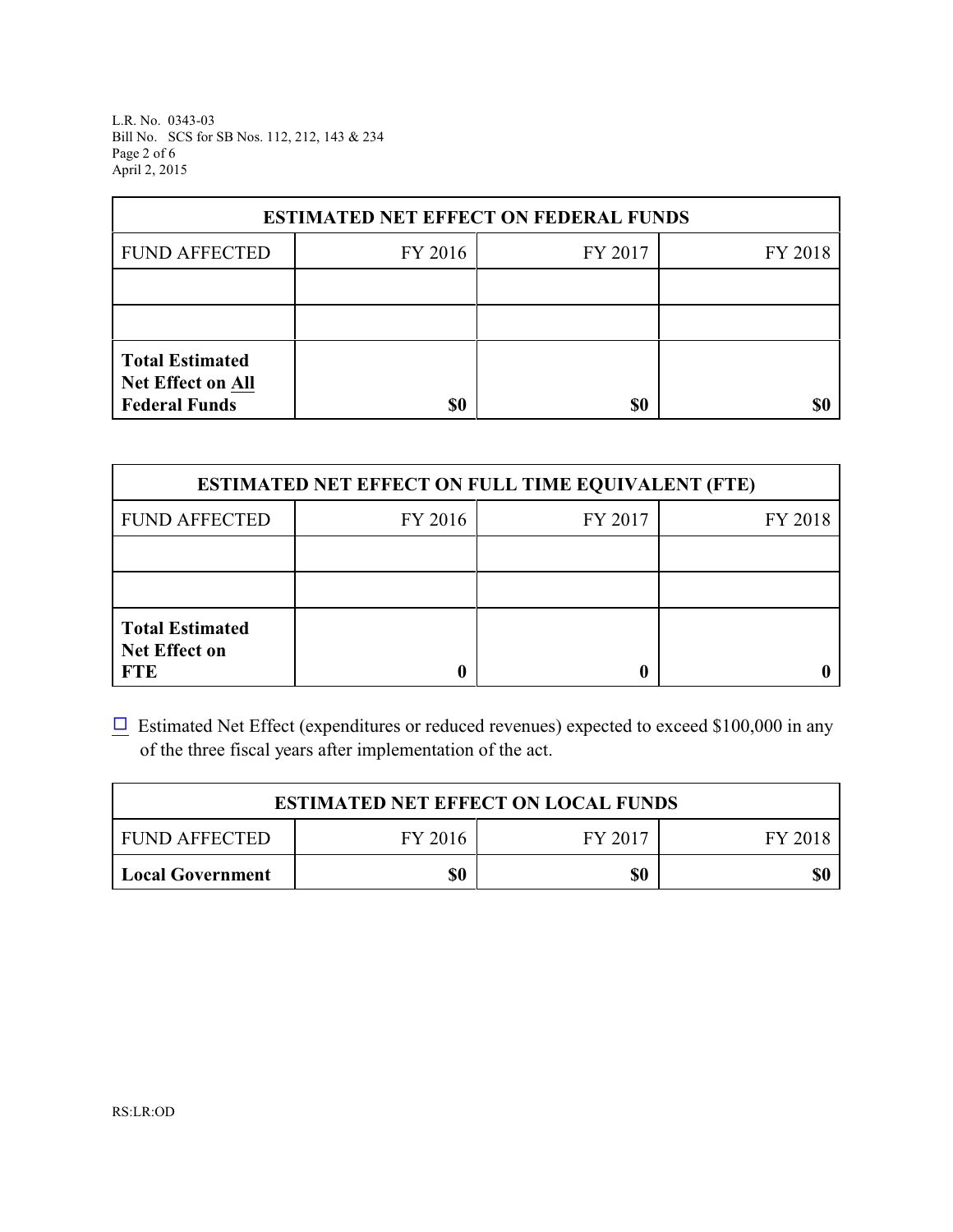L.R. No. 0343-03 Bill No. SCS for SB Nos. 112, 212, 143 & 234 Page 3 of 6 April 2, 2015

#### **FISCAL ANALYSIS**

#### ASSUMPTION

Officials from the **Department of Corrections (DOC)** state this version of the bill combines previously filed bills. The bill re-classifies D and C felonies to E and D in order to align with the 2014 criminal code. It also incorporates the newly amended aggravated stalking provisions contained within SB 212. This fiscal note is similar to fiscal notes 0343-01 and 0255-01. The 0343-01 and 0255-01 responses apply:

FN 0343-01N SB 112 pertains to revisions to the criminal code - the bill contains the required amendment of the felony class of statutes not already amended in the 2014 criminal code that will be enacted in January 2017. The amendments are necessary because the increase in the number of felony classes in the 2014 criminal code required all felony D and C felonies in the old code to be re-classified as E or D. These changes will have no impact on the Department.

0255-01, SB212 - adds an element to the crime of aggravated or first degree stalking - this bill proposes to add a sixth element to the existing aggravated stalking statute. An individual accessing or attempting to access an address of a participant in the address confidentiality program and harasses or follows with the intent of harassing another person is guilty of aggravated stalking.

There were 35 new admissions for the class D felony of aggravated stalking in FY14. Twenty two were probation cases, three were 120 day admissions and ten served a term sentence averaging 24 months. There were no new admissions for the class C felony of aggravated stalking (previous) in FY14, to include term sentences or probation cases. Broadening the definition of this statute may lead to more convictions. The majority can still expect to receive probation for these violations.

The penalty provision component of this bill resulting in potential fiscal impact for DOC, is for up to a class D. For a new class D felony it is assumed that 3 offenders per year would be sentenced for the offense, one to prison and 2 to probation. Probationers would serve an average of 3 years and an offender would serve an average of 12 months in prison and three years on parole. The impact for the class D felony is one additional offender in prison and nine on supervision. Full implementation of this legislation would occur in year 4.

The FY14 average cost of supervision is \$6.72 per offender per day or an annual cost of \$2,453 per offender. The DOC cost of incarceration is \$16.725 per day or an annual cost of \$6,105 per offender.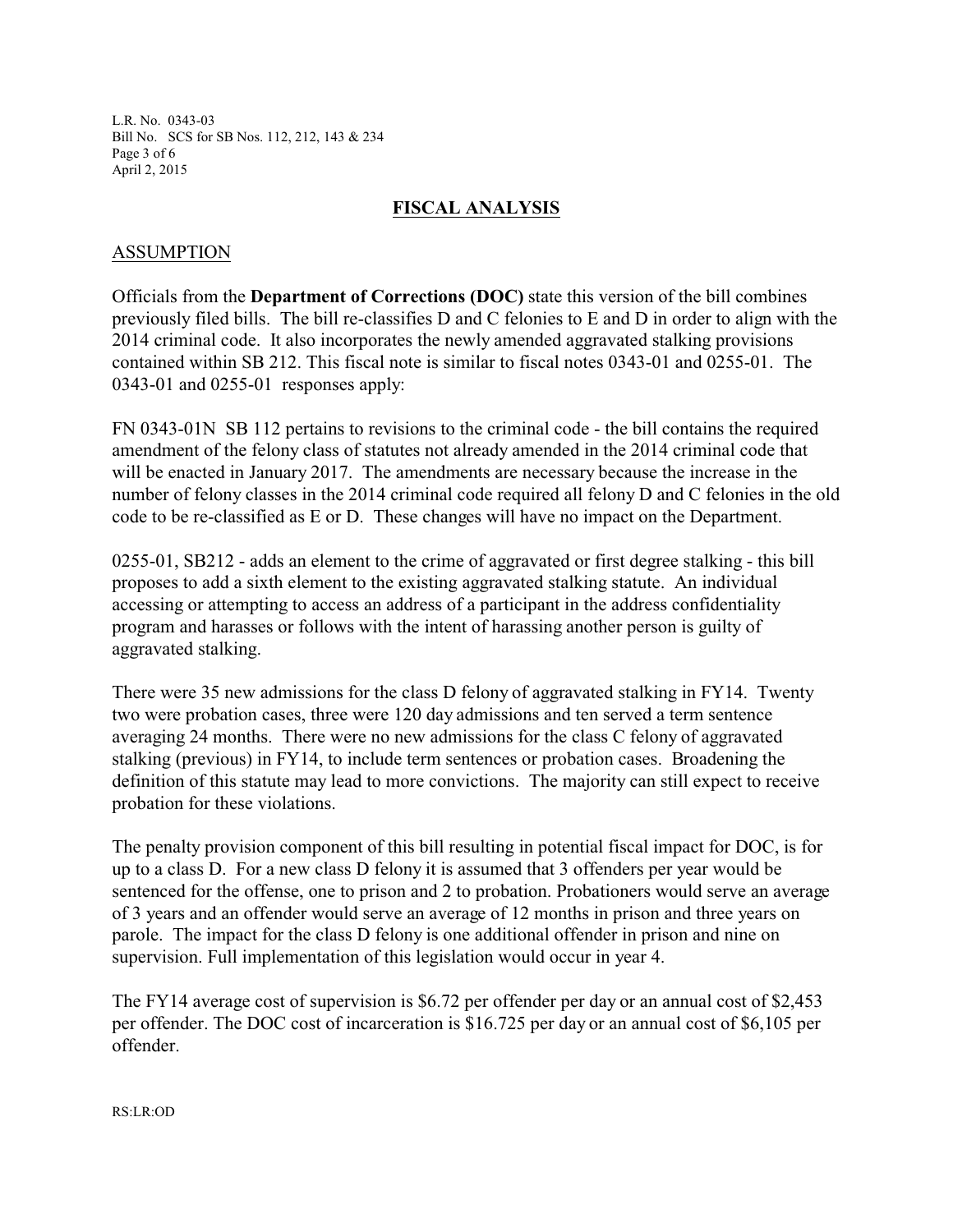L.R. No. 0343-03 Bill No. SCS for SB Nos. 112, 212, 143 & 234 Page 4 of 6 April 2, 2015

#### ASSUMPTION (continued)

In summary, the DOC assumes an additional cost of \$9,176 in FY 2016 (1 in prison and 2 on probation), \$18,737 in FY 2017 (1 in prison and 5 on probation), and \$26,768 in FY 2018 (1 in prison and 8 on probation).

**Oversight** assumes the DOC could absorb these potential additional offenders within their current appropriation levels.

Officials from the **Office of the State Courts Administrator**, the **Office of the State Public Defender**, the **Department of Insurance, Financial Institutions and Professional Registration**, the **Department of Public Safety** (**Missouri Highway Patrol** and **Capitol Police**), the **Department of Agriculture**, **Department of Revenue**, **Missouri Department of Conservation**, **Department of Mental Health**, the **Office of Prosecution Services**, and the **Department of Health and Senior Services** each assume the proposal would not fiscally impact their respective agencies.

Officials from the **Attorney General's Office** assume that any potential costs arising from this proposal could be absorbed with existing resources.

According to officials from the **Office of the Secretary of State (SOS)**, many bills considered by the General Assembly include provisions allowing or requiring agencies to submit rules and regulations to implement the act. The SOS is provided with core funding to handle a certain amount of normal activity resulting from each year's legislative session. The fiscal impact for this fiscal note to the SOS for Administrative Rules is less than \$2,500. The SOS recognizes that this is a small amount and does not expect that additional funding would be required to meet these costs. However, we also recognize that many such bills may be passed by the General Assembly in a given year and that collectively the costs may be in excess of what our office can sustain with our core budget. Therefore, we reserve the right to request funding for the cost of supporting administrative rules requirements should the need arise based on a review of the finally approved bills signed by the governor.

**Oversight** assumes the SOS could absorb the costs of printing and distributing regulations related to this proposal. If multiple bills pass which require the printing and distribution of regulations at substantial costs, the SOS could request funding through the appropriation process.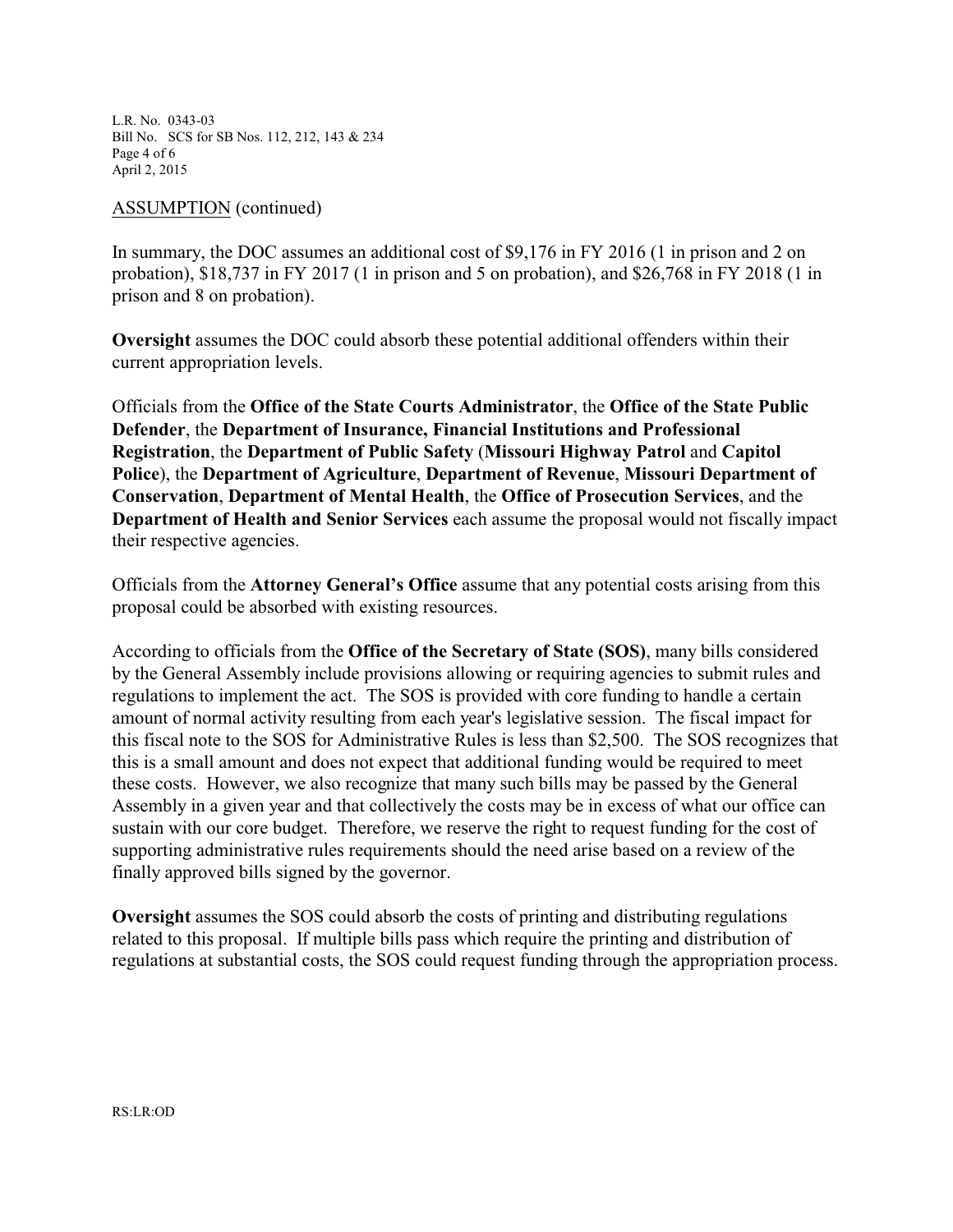L.R. No. 0343-03 Bill No. SCS for SB Nos. 112, 212, 143 & 234 Page 5 of 6 April 2, 2015

| FISCAL IMPACT - State Government | FY 2016<br>$(10 \text{ Mo.})$ | FY 2017    | FY 2018                       |
|----------------------------------|-------------------------------|------------|-------------------------------|
|                                  | $\underline{\underline{\$0}}$ | <u>\$0</u> | $\underline{\underline{\$0}}$ |
|                                  |                               |            |                               |
| FISCAL IMPACT - Local Government | FY 2016<br>$(10 \text{ Mo.})$ | FY 2017    | FY 2018                       |
|                                  | <u>\$0</u>                    | <u>\$0</u> | <u>\$0</u>                    |

## FISCAL IMPACT - Small Business

No direct fiscal impact to small businesses would be expected as a result of this proposal.

### FISCAL DESCRIPTION

The proposed legislation appears to have no direct fiscal impact.

This legislation is not federally mandated, would not duplicate any other program and would not require additional capital improvements or rental space.